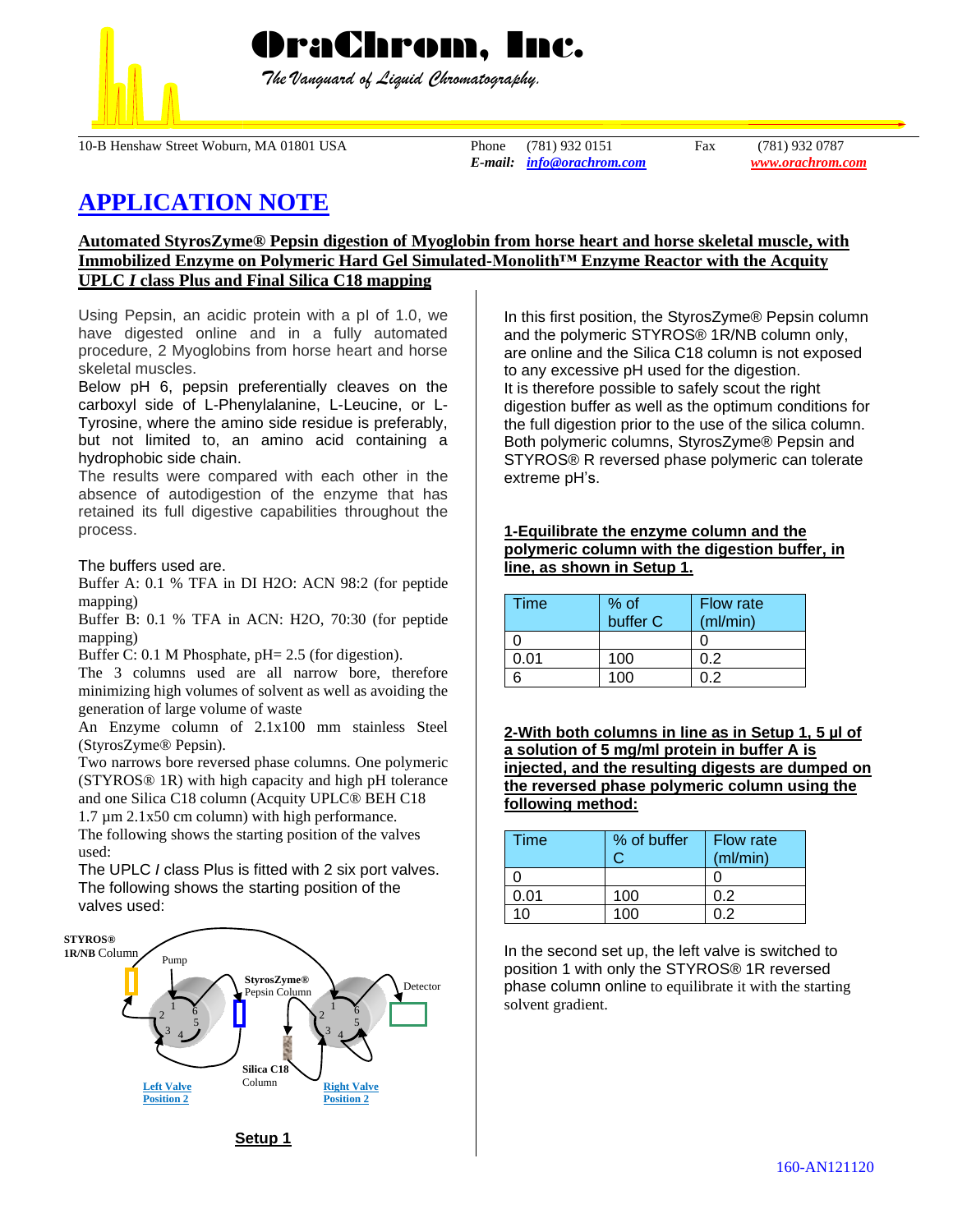

**Setup 2**

**3-The reversed phase Polymeric column only is now in line as in Setup 2 to wash the leftover salt and prepare it for the reversed phase mapping.** 

**It is also ready for hyphenation with a mass spectrometer.** 

| Time | % of buffer B | % of buffer | Flow rate<br>(mI/min) |
|------|---------------|-------------|-----------------------|
|      |               |             |                       |
|      |               | 100         | 0.3                   |
|      |               | 100         | 0.3                   |

**4-The digested peptides are now trapped on the polymeric reversed phase column and can be mapped following a gradient.**

**The setup is now as Setup 2.**

| Time | % of buffer B | % of<br>buffer A | Flow rate<br>(mI/min) |
|------|---------------|------------------|-----------------------|
|      |               |                  |                       |
| 0.01 |               | 100              | 0.2                   |
| 20   | 85            | 15               | 0.2                   |

Once the conditions of the digestion are satisfactory, one can use the second switching valve to bring the Silica C18 column online as shown in Setup 3.

The same gradient as in step 4 can be used for the mapping to run the separation on the C18 Silica column in addition:

#### **4'-The digested peptides trapped on the polymeric reversed phase column can now be mapped on the C18 Silica column in addition.**

**The setup is now as Setup 3.**

| Time | % of buffer B | % of<br>buffer A | Flow rate<br>(mI/min) |
|------|---------------|------------------|-----------------------|
|      |               |                  |                       |
| 0.01 |               | 100              | 0.2                   |
|      | 85            | 15               | በ ን                   |



#### **Setup 3**

**4''-In this step, using the same setup 3, the columns are washed with high organic to make sure they are devoid of any leftover proteinaceous species. The setup remains Setup 3.**

| <b>Time</b> | % of buffer B | % of<br>buffer A | Flow rate |
|-------------|---------------|------------------|-----------|
|             |               |                  | (mI/min)  |
|             |               |                  |           |
|             | 60            | 40               | 0.3       |
|             | 100           |                  | 0.3       |
|             |               | 100              | 0.3       |
| Ջ           |               | 100              | 0.3       |

To re-equilibrate both reversed phase columns that are now in line, the following step 5 is used.

**5- Both reversed phase columns are preequilibrated to the initial low organic prior to getting in contact with the digestion buffer.** 

**The setup is now Setup 3.**

| <b>Time</b> | % of buffer<br>R | % of<br>buffer A | Flow rate<br>ml/min |
|-------------|------------------|------------------|---------------------|
|             |                  |                  |                     |
|             |                  | 100              | 0.3                 |
| 10          |                  | 100              | 0.3                 |

The system is now ready for the next cycle to check the reproducibility of the digestion.

We have used 5 µl of a solution of 5 mg/ml of protein in buffer A as sample to digest.

The temperature is set at 37°C for all sequences. The digestion is monitored at 210 nm primarily.

They are done under similar conditions

The enzyme column of 2.1 x 100 mm has a volume to 0.346 ml. A total of 2 ml is run through it during the digestion at a volumetric flow rate of 0.2 that is a velocity of 374 cm/hr calculated on an empty column.

Each digest is compared with the same amount of corresponding starting intact protein (5µl).

The performance of the STYROS® 1R polymeric is crucial in the final separation of the digested peptides,